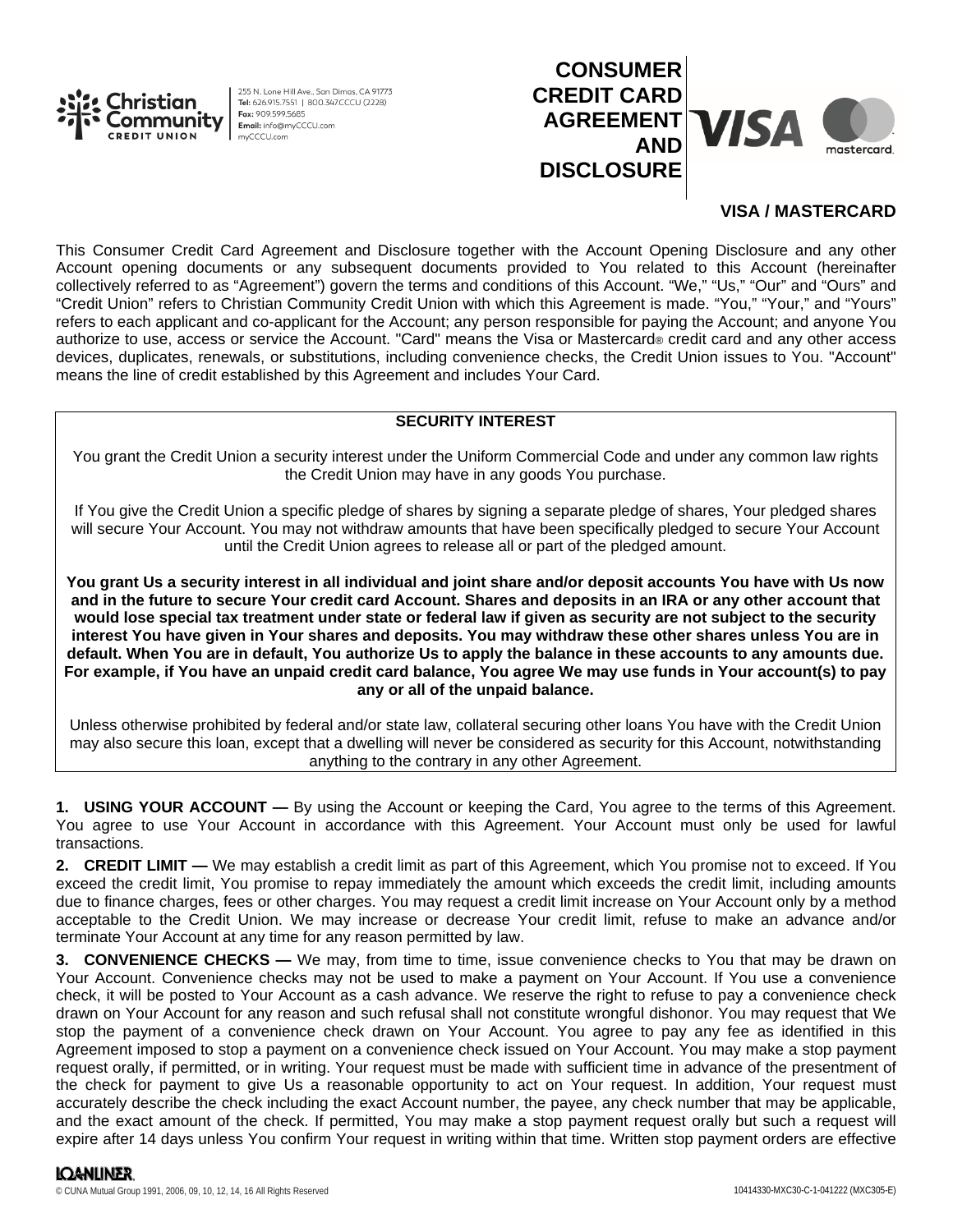only for six months and may be renewed for additional six month periods by requesting in writing that the stop payment order be renewed. We are not required to notify You when a stop payment order expires.

If We re-credit Your Account after paying a check over a valid and timely stop payment order, You agree to sign a statement describing the dispute with the payee, to assign to Us all of Your rights against the payee or other holders of the check and to assist Us in any legal action.

You agree to indemnify and hold Us harmless from all costs and expenses, including attorney's fees, damages, or claims, related to Our honoring Your stop payment request or in failing to stop payment of an item as a result of incorrect information provided to Us or the giving of inadequate time to act upon a stop payment request. Note: A convenience check is not a check as that term is defined under the Uniform Commercial Code. It is an advance from Your credit card Account with Us and Your stop payment rights are provided under this Agreement with Us.

**4. REPAYMENT —** You promise to repay all amounts You owe under this Agreement. Your promise to repay includes all transactions made to Your Account by You or anyone You authorize to use Your Account as well as all interest charges and fees.

For each billing period, You must pay at least the Minimum Payment Due by the Payment Due Date.

The Minimum Payment Due is 3.00% of Your total New Balance, or \$10.00, whichever is greater, plus any amount past due and any amount by which You have exceeded Your applicable credit limit. If Your total New Balance is less than \$10.00, then Your Minimum Payment Due is the amount of the total New Balance.

You may pay more frequently, pay more than the Minimum Payment Due or pay the total New Balance in full.

If You make extra or larger payments, You are still required to make at least the Minimum Payment Due each month Your Account has a balance (other than a credit balance). The Credit Union may delay replenishing Your credit limit until the date the payment is posted or the Credit Union confirms the payment has cleared.

Your payment of the required Minimum Payment Due may be applied to what You owe the Credit Union in any manner the Credit Union chooses, as permitted by applicable law. If You make a payment in excess of the required Minimum Payment Due, the Credit Union will allocate the excess amount first to the balance with the highest annual percentage rate ("APR") and any remaining portion to the other balances in descending order based on applicable APR, unless otherwise prescribed by applicable law. We may accept checks marked "payment in full" or with words of similar effect without losing any of Our rights to collect the full balance of Your Account with Us.

**5. INTEREST AND FINANCE CHARGES —** We will begin charging You interest on purchases on the date the transaction is posted to Your Account. We will begin charging You interest on cash advances and balance transfers on the date of the transaction or the first day of the billing cycle in which the transaction is posted to Your Account, whichever is later (transaction date). However, We will not charge You any interest on new purchases if Your Account had a zero or credit balance at the beginning of that billing cycle, or You paid the entire new balance on the previous cycle's billing statement by the Payment Due Date of that statement. To avoid an additional finance charge on the balance of purchases, You must pay the entire new balance on the billing statement by the Payment Due Date of that statement.

### **How We Calculate Your Balance:**

Interest charges on Your Account are calculated separately for purchases, balance transfers and cash advances ("Transaction Type"). We figure the interest charge for each Transaction Type by applying the periodic rate to each corresponding "average daily balance." To get the "average daily balance" for a Transaction Type We take the beginning balance for that Transaction Type each day, add any new transactions of that type, and subtract any unpaid interest or other finance charges and any applicable payments or credits. This gives Us the daily balance for each Transaction Type. Then, for each Transaction Type, We add up all the daily balances for the billing cycle and divide each total by the number of days in the billing cycle. This gives Us the "average daily balance" for each Transaction Type.

**6. FEES —** In addition to the periodic rate, additional fees may be imposed on Your Account. If applicable to Your Account, the fee amounts and explanations are disclosed on the Account Opening Disclosure accompanying this Agreement.

## **7. FOREIGN TRANSACTIONS**

**Visa -** Purchases and cash advances made in foreign currencies will be debited from Your Account in U.S. dollars. The exchange rate between the transaction currency and the billing currency used for processing international transactions is a rate selected by Visa from a range of rates available in wholesale currency markets for the applicable transaction date, which rate may vary from the rate Visa itself receives, or the rate mandated by the government or governing body in effect for the applicable transaction date. The exchange rate used on the transaction date may differ from the rate that would have been used on the processing date or cardholder statement posting date.

A fee (finance charge), calculated in U.S. dollars, will be imposed on all foreign transactions, including purchases, cash advances, and credits to Your Account. A foreign transaction is any transaction that You complete or a merchant completes on Your Card outside of the United States, with the exception of U.S. military bases, U.S. territories, U.S. embassies, or U.S. consulates. Transactions completed by merchants outside of the United States are considered foreign transactions, regardless of whether You are located inside or outside the United States at the time of the transaction. The Foreign Transaction Fee is set forth on the Account Opening Disclosure accompanying this Agreement.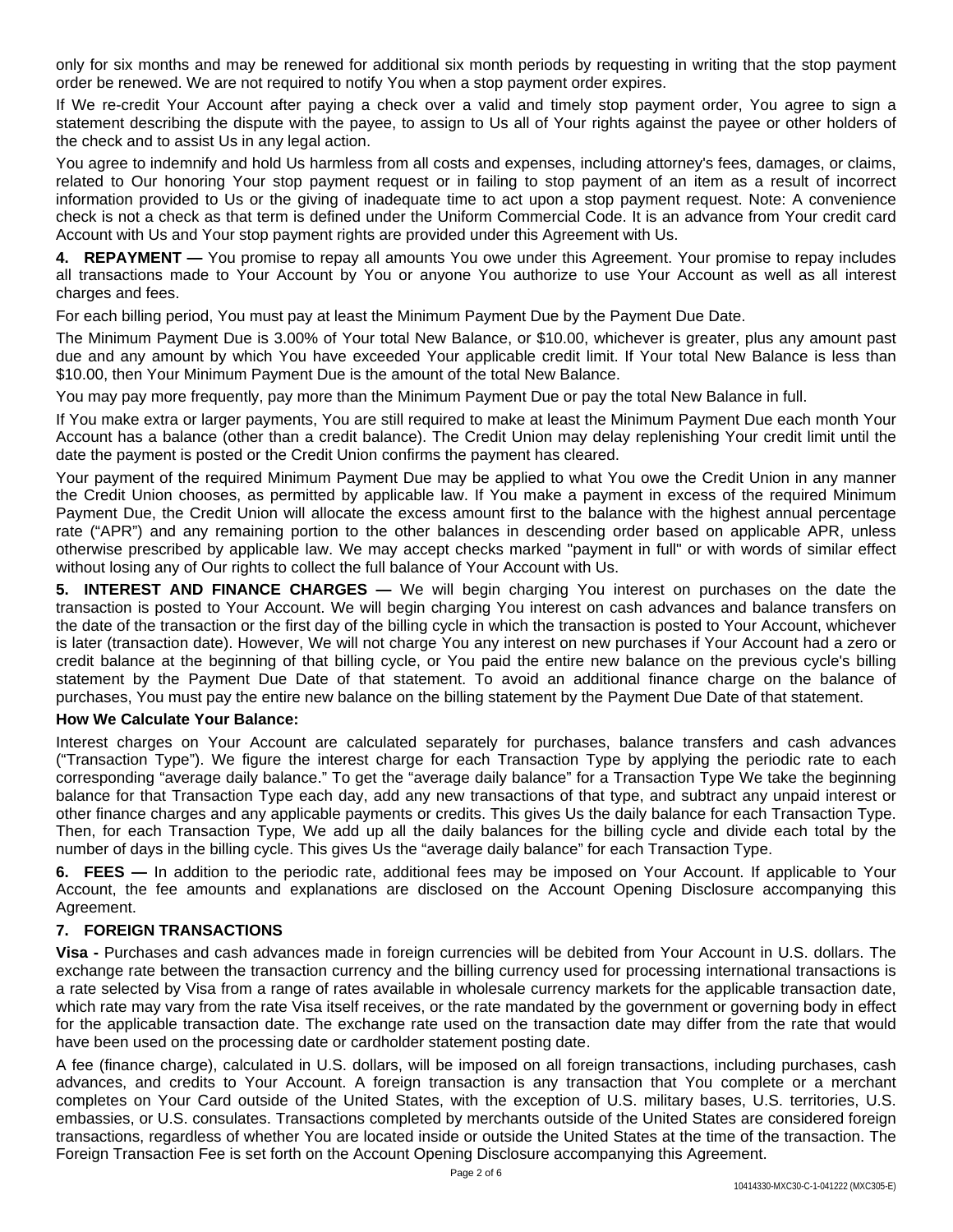**Mastercard -** Purchases and cash advances made in foreign currencies will be debited from Your Account in U.S. dollars. The exchange rate used to convert foreign currency transactions to U.S. dollars is based on rates observed in the wholesale market or government-mandated rates, where applicable. The currency conversion rate Mastercard uses for a particular transaction is the rate for the applicable currency on the date the transaction occurs. However, in limited situations, particularly where transaction submissions to Mastercard for processing are delayed, the currency conversion rate Mastercard uses may be the rate for the applicable currency on the date the transaction is processed.

A fee (finance charge) will be charged on all foreign transactions. A foreign transaction is any transaction that You complete or a merchant completes on Your Card outside the United States. All fees are calculated based on the transaction amount after it is converted to U.S. dollars and are charged except where excluded. Transactions completed by merchants outside of the United States are considered foreign transactions, regardless of whether You are located inside or outside the United States at the time of the transaction. The Foreign Transaction Fee is set forth on the Account Opening Disclosure accompanying this Agreement.

**8. AUTHORIZATIONS —** We do not guarantee authorization of a transaction, either by Us or by a third party, even if You have sufficient credit available. You agree that We will not be liable for failing to give an authorization. We also reserve the right to limit the number of transactions that may be approved in one day. We reserve the right to deny certain transactions for any reason and at Our sole discretion, including for default, suspected fraudulent or unlawful activity, internet gambling or any indication of increased risk related to the transaction or the Account. You agree that We have no requirement to notify You of the specific reason We denied a transaction. If We detect unusual or suspicious activity, We may suspend Your credit privileges until We can verify the activity, or We may close the Account.

**9. INFORMATION UPDATING SERVICE AND AUTHORIZATIONS —** If You have authorized a merchant to bill charges to Your Card on a recurring basis, it is Your responsibility to notify the merchant in the event Your Card is replaced, Your Account information (such as Card number or expiration date) changes, or Your Account is closed. However, if Your Card is replaced or Your Account information changes, You authorize Us, without obligation on Our part, to provide the updated Account information to the merchant in order to permit the merchant to bill recurring charges to Your Card. You authorize Us to apply such recurring charges to Your Card until You notify Us that You have revoked authorization for the charges to Your Card.

Your Card is automatically enrolled in an information updating service. Through this service, Your updated Account information (such as Card number or expiration date) may be shared with participating merchants to facilitate continued recurring charges. Updates are not guaranteed before Your next payment to a merchant is due. You are responsible for making direct payment until recurring charges resume. To revoke Your authorization allowing Us to provide updated Account information to a merchant, please contact Us.

**10. PREAUTHORIZED CHARGES —** We may suspend preauthorized recurring charges with merchants if, for example, Your Card is lost or stolen, You default, or We change Your Account for any reason. If preauthorized recurring charges are suspended, You are responsible for making direct payment for such charges until You contact the merchant to reinstate recurring charges.

**11. DEFAULT —** You will be in default under this Agreement if You fail to pay the Minimum Payment Due by its Payment Due Date; pay by a check or similar instrument that is not honored or that We must return because it cannot be processed; pay by automatic debit that is returned unpaid; make any false or misleading statements in any credit application or credit update; file for bankruptcy; or die. You will also be in default if You fail to comply with the terms of this Agreement or any other Agreement You have with Us.

If You default, We may close Your Account and require You to pay any unpaid balance immediately, subject to applicable law. In this Agreement and on Your Credit Card Application, You gave Us a security interest in all individual or joint share and/or deposit accounts with the Credit Union and authorized Us, if You defaulted, to apply the balance in these accounts to any amounts due. You agree We may rely on Your agreement and authorization to, upon Your default, apply any balance to any amounts due on Your Account.

**12. LIABILITY FOR UNAUTHORIZED USE-LOST/STOLEN CARD NOTIFICATION —** If You notice the loss or theft of Your credit card or a possible unauthorized use of Your Card, You should write to Us immediately at 255 N. Lone Hill Avenue, San Dimas, CA, 91773 or call Us at (800) 449-7728, seven days a week 24 hours a day.

You will not be liable for any unauthorized use that occurs after You notify Us. You may, however, be liable for unauthorized use that occurs before Your notice to Us. For Visa Cards, You will have no liability for unauthorized use unless You are found to be fraudulent or negligent in the handling of Your Account or Card. For Mastercard Cards, if You exercise reasonable care in safeguarding Your Card from risk of loss or theft and, upon discovering the loss or theft promptly report the loss or theft to Us, You will not be liable for any unauthorized transactions. In any case, Your liability for unauthorized transactions will not exceed \$50.

**13. CHANGING OR TERMINATING YOUR ACCOUNT —** As permitted by law, the Credit Union may change the terms of this Agreement and any attached Disclosure from time to time. Notice of any change will be given in accordance with applicable law. To the extent permitted by law, changes to the Agreement may apply to Your existing account balance as well as to future transactions.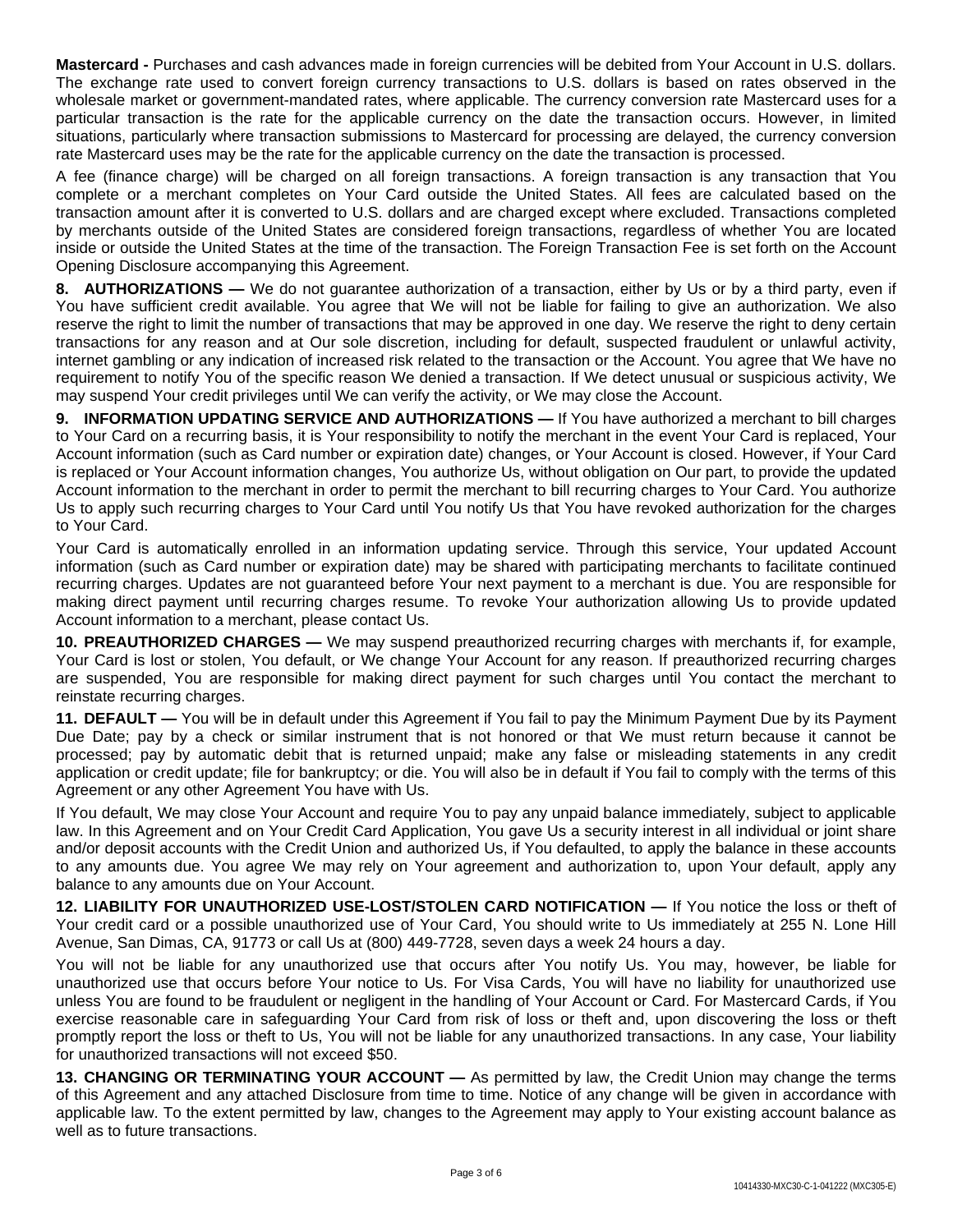**Arizona, California, Idaho, Louisiana, New Mexico, Nevada, Texas, Washington, and Wisconsin Residents -** Either You, Your spouse or the Credit Union may terminate this Agreement at any time, but termination by You, Your spouse or the Credit Union will not affect Your obligation to pay the account balance plus any finance and other charges You or Your spouse owe under this Agreement. Your obligation to pay the account balance plus any finance and other charges You owe under this agreement are subject to all applicable laws and regulations regarding repayment requirements. The Card or Cards You receive remain the property of the Credit Union and You must recover and surrender to the Credit Union all Cards upon request or upon termination of this Agreement whether by You or the Credit Union.

**Residents of all other states -** Either You or the Credit Union may terminate this Agreement at any time, but termination by You or the Credit Union will not affect Your obligation to pay the account balance plus any finance and other charges You owe under this Agreement. Your obligation to pay the account balance plus any finance and other charges You owe under this agreement are subject to all applicable laws and regulations regarding repayment requirements. The Card or Cards You receive remain the property of the Credit Union and You must recover and surrender to the Credit Union all Cards upon request or upon termination of this Agreement whether by You or the Credit Union.

**14. AUTHORIZED USERS —** Upon Your request, We may issue additional Cards for authorized users that You designate. You must notify Us in writing of any termination of an authorized user's right to access Your Account. Your notice must include the name of the authorized user and Your Account number and/or any subaccount number issued to the authorized user along with the authorized user's Card and any convenience or other access checks issued to the authorized user. If You cannot return the authorized user's Card or access checks and if You request Your Account to be closed, We will close Your Account and You may apply for a new Account. Alternatively, We may, at Our sole discretion, issue You a new Account number and a new Card.

**15. CREDIT REPORTS —** You authorize the Credit Union to obtain credit reports and any other information We may need to verify Your identity and use of the Account when opening Your Account and for any update, increase, renewal, extension, collection or review of Your Account. You authorize the Credit Union to disclose information regarding Your Account to credit bureaus and creditors who inquire about Your credit standing.

**16. JOINT ACCOUNTS —** If this is a joint Account, each of You will be individually and jointly responsible for paying all amounts owed under this Agreement. This means that the Credit Union can require any one of You individually to repay the entire amount owed under this Agreement. Each of You authorizes the other(s) to make transactions on the Account individually. Any one of You may terminate the Account and the termination will be effective as to all of You.

**17. EFFECT OF AGREEMENT —** This Agreement is the contract which applies to all transactions on Your Account even though the sales, cash advances, credit or other slips You sign or receive may contain different terms.

**18. SEVERABILITY AND FINAL EXPRESSION —** This Agreement is the final expression of the terms and conditions of Your Account. This written Agreement may not be contradicted by evidence of any alleged oral Agreement. Should any part of this Agreement be found to be invalid or unenforceable, all other parts of this Agreement shall remain in effect and fully enforceable to the fullest extent possible under this Agreement.

**19. ILLEGAL TRANSACTIONS PROHIBITED —** You agree that You will not use Your Card for any transaction, including any type of electronic gambling transaction through the Internet, that is illegal under applicable federal, state, or local law.

Even if You use Your Card for an illegal transaction, You will be responsible for all amounts and charges incurred in connection with the transaction. This paragraph shall not be interpreted as permitting or authorizing any transaction that is illegal.

**20. APPLICABLE LAW —** The terms and enforcement of this Agreement shall be governed by federal law and the law of California.

**21. ENFORCING THIS AGREEMENT —** We can delay in enforcing or fail to enforce any of Our rights under this Agreement without losing them.

**22. COLLECTION COSTS —** If We refer collection of Your Account to a lawyer who is not Our salaried employee, You are liable for any reasonable attorney's fees We incur, plus the costs and expenses of any legal action, as further disclosed on this Agreement, or to the extent allowed by law.

**23. ASSIGNMENT —** We may assign any or all of Our rights and obligations under this Agreement to a third party.

**24. OVERDRAFT PRIVILEGE —** You agree that if, pursuant to any overdraft privilege on a Credit Union Share Draft Account, there is an overdraft of Your Share Draft Account, the amount of overdraft will be added to the outstanding balance on Your Visa or Mastercard Credit Card Account, subject to the finance charge provisions set forth in "INTEREST AND FINANCE CHARGES" as described for cash advances, and will be subject to all terms and conditions of this Agreement. The Visa or Mastercard Credit Card Account must be current and not over the credit limit for funds to transfer to the Share Draft Account. Overdrafts are not allowed for the purpose of making loan payments, including Visa or Mastercard Credit Card payments, at the Credit Union, ATM or in-branch teller cash withdrawals. The Share Draft Account referred to herein is also subject to a separate agreement between You and the Credit Union. Where the terms of any other agreement between You and the Credit Union conflict with the terms of this Agreement, the terms of this Agreement will control.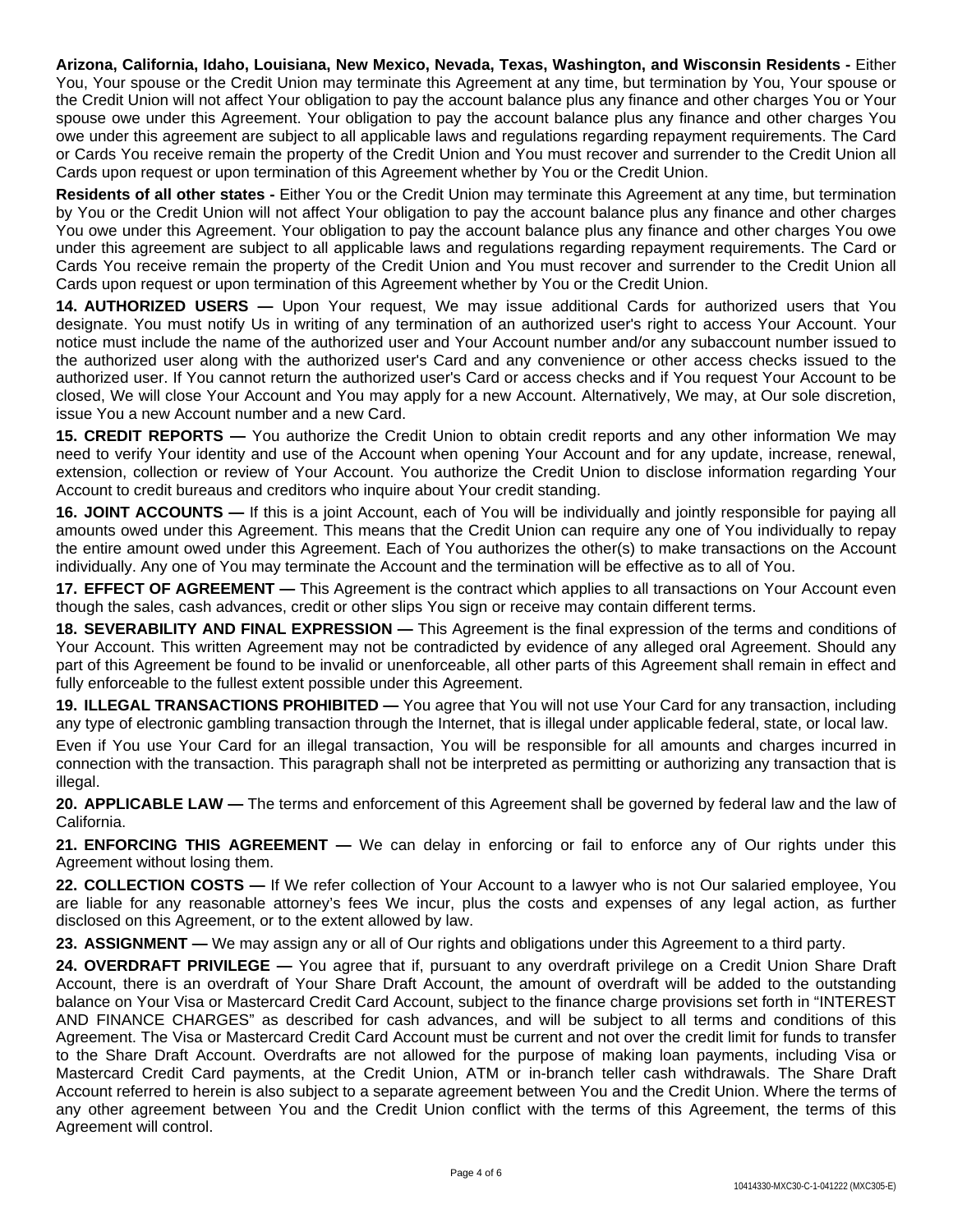**25. CALIFORNIA RESIDENTS —** A married applicant may apply for a separate Account. Applicants: 1) may, after credit approval, use the credit card Account up to its credit limit; 2) may be liable for amounts extended under the plan to any joint applicant. As required by law, You are hereby notified that a negative credit report reflecting on Your credit record may be submitted to a credit reporting agency if You fail to fulfill the terms of Your credit obligations.

26. FLORIDA RESIDENTS — You (borrower) agree that, should We obtain a judgment against You, a portion of Your disposable earnings may be attached or garnished (paid to Us by Your employer), as provided by Florida **and Federal law.**

**27. MARYLAND RESIDENTS —** To the extent, if any, that Maryland law applies to Your Account, We elect to offer Your Card Account pursuant to Title 12, Subtitle 9 of the Maryland Commercial Law Article.

**28. MISSOURI RESIDENTS — Oral Agreements or commitments to loan money, extend credit or to forbear from** enforcing repayment of a debt including promises to extend or renew such debt are not enforceable. To protect **You (borrower(s)) and Us (creditor) from misunderstanding or disappointment, any Agreements We reach covering such matters are contained in this writing, which is the complete and exclusive statement of the Agreement between Us, except as We may later agree in writing to modify it.**

**29. NEW YORK RESIDENTS —** We may obtain a credit report in connection with this Account, including for any review, modification, renewal or collections associated with this Account. Upon Your request, You will be informed whether such report was requested and, if so, the name and address of the consumer reporting agency furnishing the report. New York residents may contact the New York State Department of Financial Institutions at 800.342.3736 or www.dfs.ny.gov to obtain a comparative listing of credit card rates, fees and grace periods.

**30. OHIO RESIDENTS —** The Ohio laws against discrimination require that all creditors make credit equally available to all creditworthy customers and that credit reporting agencies maintain separate credit histories on each individual upon request. The Ohio Civil Rights Commission administers compliance with this law.

**31. SOUTH DAKOTA RESIDENTS —** If You believe there have been any improprieties in making this loan or in the lender's loan practices, You may contact the South Dakota Division of Banking at 1601 N. Harrison Ave, Suite 1, Pierre, SD 57501, or by phone at 605.773.3421.

**32. WISCONSIN RESIDENTS —** If You are married, please contact Us immediately upon receipt of this Agreement at the address or phone number listed on this Agreement and provide Us with the name and address of Your spouse. We are required to inform Your spouse that We have opened an Account for You.

**33. NOTICE TO UTAH BORROWERS —** This written Agreement is a final expression of the Agreement between You and the Credit Union. This written Agreement may not be contradicted by evidence of any oral Agreement. As required by law, You are hereby notified that a negative credit report reflecting on Your credit record may be submitted to a credit reporting agency if You fail to fulfill the terms of Your credit obligations.

**34. THE FOLLOWING IS REQUIRED BY VERMONT LAW — NOTICE TO CO-SIGNER — YOUR SIGNATURE ON THIS NOTE MEANS THAT YOU ARE EQUALLY LIABLE FOR REPAYMENT OF THIS LOAN. IF THE BORROWER DOES NOT PAY, THE LENDER HAS A LEGAL RIGHT TO COLLECT FROM YOU.**

Mastercard is a registered trademark, and the circles design is a trademark of Mastercard International Incorporated.